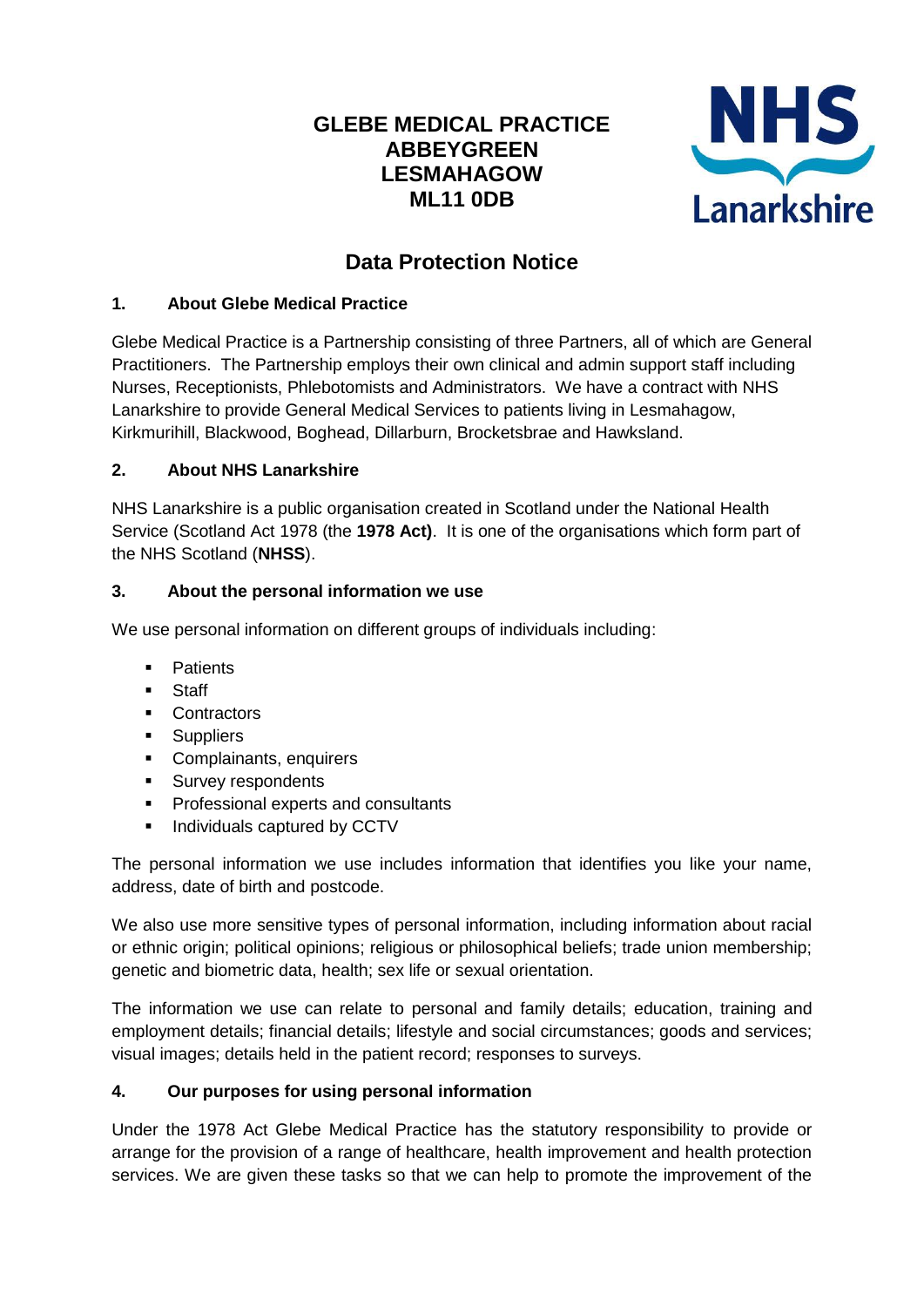physical and mental health of our patients and assist in operating a comprehensive and integrated national health service in Scotland.

We use personal information to enable us to provide healthcare services for patients, data matching under the national fraud initiative; research; supporting and managing our employees; maintaining our accounts and records and the use of CCTV systems for crime prevention.

We also use your information to send you text notifications such as appointment reminders, flu clinics, health promotion information, cancellation of clinics and changes in service provision. (You can opt out of the text notification at any time by phoning the Practice on 01555 892328).

#### **5. Our legal basis for using personal information**

Glebe Medical Practice, as data controller, is required to have a legal basis when using personal information. Glebe Medical Practice considers that performance of our tasks and functions are in the public interest. So when using personal information our legal basis is usually that its use is necessary for the performance of a task carried out in the public interest, or in the exercise of official authority vested in us. In some situations we may rely on a different legal basis; for example, when we are using personal information to pay a supplier, our legal basis is that its use is necessary for the purposes of our legitimate interests as a buyer of goods and services. Another example would be for compliance with a legal obligation to which Glebe Medical Practice is subject to, for example under the Public Health etc (Scotland) Act 2008 we are required to notify Health Protection Scotland when someone contracts a specific disease.

When we are using more sensitive types of personal information, including health information, our legal basis is usually that the use is necessary:

- for the provision of health or social care or treatment or the management of health or social care systems and services; or
- for reasons of public interest in the area of public health; or
- for reasons of substantial public interest for aims that are proportionate and respect people's rights; or
- for archiving purposes, scientific or historical research purposes or statistical purposes, subject to appropriate safeguards; or
- in order to protect the vital interests of an individual; or
- for the establishment, exercise or defence of legal claims or in the case of a court order.

On rare occasions we may rely on your explicit consent as our legal basis for using your personal information. When we do this we will explain what it means, and the rights that are available, to you. You should be aware that we will continue to ask for your consent for other things like taking part in a drug trial, or when you are having an operation.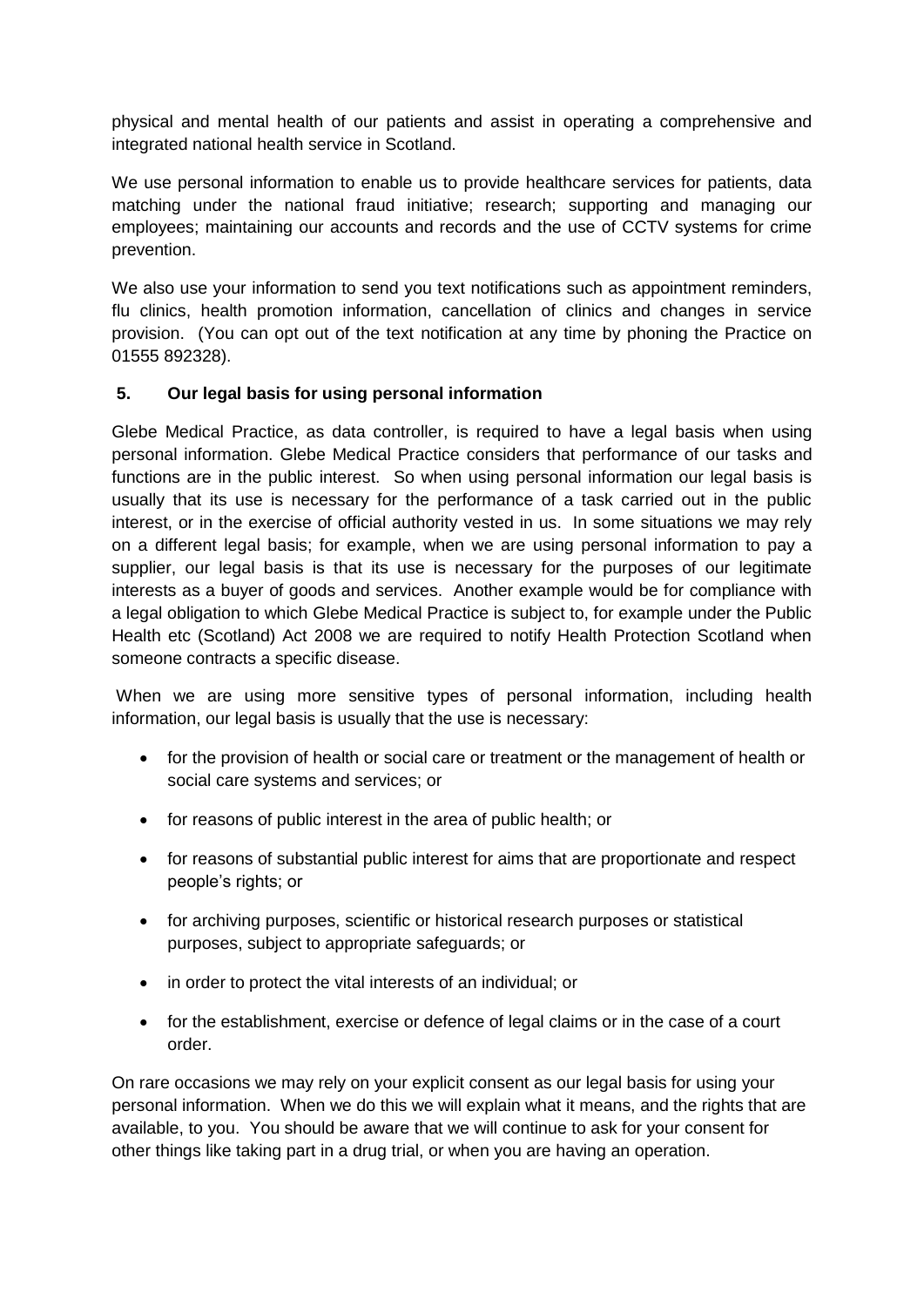## **6. Who provides the personal information**

When you do not provide information directly to us, we receive it from other individuals and organisations involved in the delivery of health and care services in Scotland. These include other NHS Boards and primary care contractors such as other GPs, hospitals, dentists, pharmacists and opticians; other public bodies e.g. Local Authorities and suppliers of goods and services.

## **7. Sharing personal information with others**

Depending on the situation, where necessary we will share appropriate, relevant and proportionate personal information in compliance with the law, with the following:

- **•** Our patients and their chosen representatives or carers
- **Staff**<br>Curre
- Current, past and potential employers
- **Healthcare social and welfare organisations**
- **Suppliers, service providers, legal representatives**
- Auditors and audit bodies
- **Educators and examining bodies**
- Research organisations
- **People making an enquiry or complaint**
- **Financial organisations**
- **Professional bodies**
- **Trade Unions**
- **Business associates**
- Police forces
- **Security organisations**
- Central and local government
- Voluntary and charitable organisations

#### **8. Transferring personal information abroad**

It is sometimes necessary to transfer personal health information overseas for example if you require urgent medical treatment abroad. When this is needed information may be transferred to countries or territories around the world. Any transfers made will be in full compliance with NHSScotland Information Security Policy.

#### **9. Retention periods of the information we hold**

Within Glebe Medical Practice, we keep personal information as set out in the Scottish Government Records Management: NHS Code of Practice (Scotland) Version 2.1 January 2012. The NHS Code of Practice sets out minimum retention periods for information, including personal information, held in different types of records including personal health records and administrative records. As directed by the Scottish Government in the Records Management Code of Practice; Annex B - [Health Records,](http://www.gov.scot/Publications/2012/01/10143104/7) Annex C - Administration [Records,](http://www.gov.scot/Publications/2012/01/10143104/8) we maintain a retention schedule detailing the minimum retention period for the information and procedures for the safe disposal of personal information.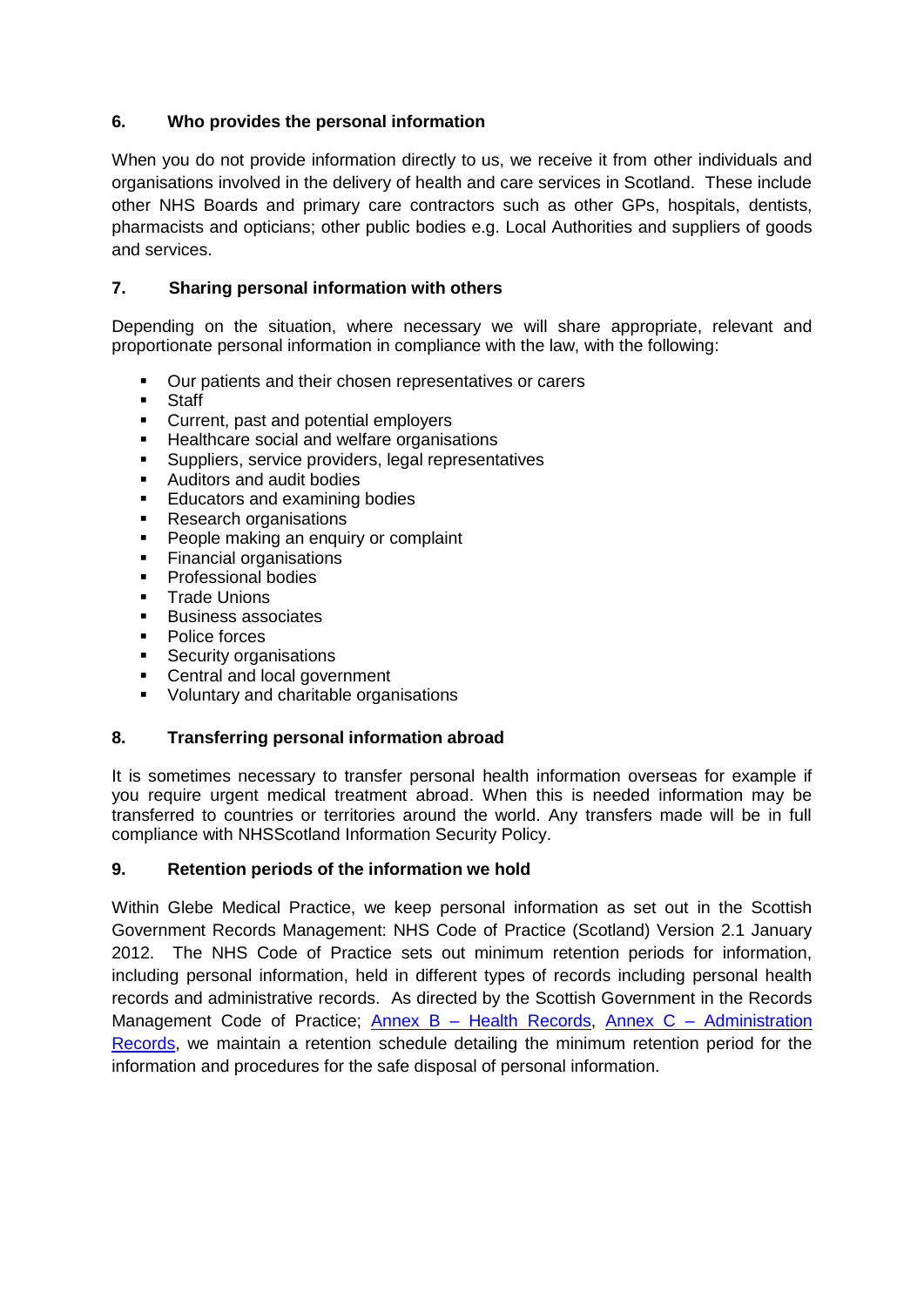## **10. How we protect personal information**

We take care to ensure your personal information is only accessible to authorised people. Our staff have a legal and contractual duty to keep personal health information secure, and confidential. The following security measures are in place to protect personal information:

- All staff undertake mandatory training in Data Protection and IT Security
- Compliance with NHS Scotland Information Security Policy
- Organisational policy and procedures on the safe handling of personal information
- Access controls and audits of electronic systems

# **11. Your rights**

This section contains a description of your data protection rights within Glebe Medical Practice.

#### **The right to be informed**

Glebe Medical Practice must explain how we use your personal information. We use a number of ways to communicate how personal information is used, including:

- This Data Protection Notice
- Information leaflets
- Discussions with staff providing your care

## **The right of access**

You have the right to access your own personal information.

This right includes making you aware of what information we hold along with the opportunity to satisfy you that we are using your information fairly and legally.

You have the right to obtain:

- Confirmation that your personal information is being held or used by us
- Access to your personal information
- Additional information about how we use your personal information

Although we must provide this information free of charge, if your request is considered unfounded or excessive, or if you request the same information more than once, we may charge a reasonable fee.

If you would like to access your personal information, you can do this by contacting the Practice Manager.

Once we have details of your request and you have provided us with enough information for us to locate your personal information, we will respond to your request without delay, within one month (30 days). However If your request is complex we may take longer, by up to two months, to respond. If this is the case we will tell you and explain the reason for the delay.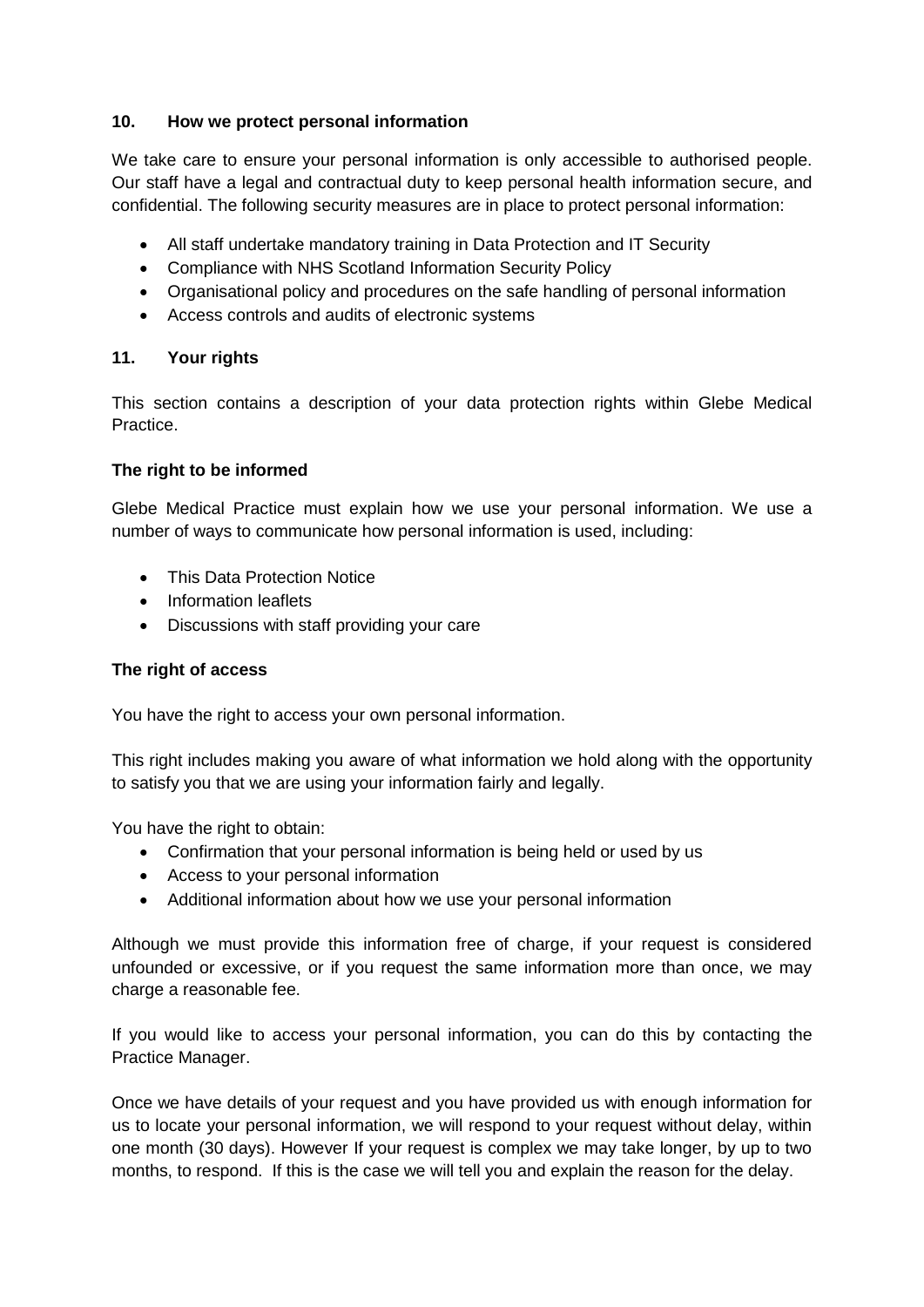## **The right to rectification**

If the personal information we hold about you is inaccurate or incomplete you have the right to have this corrected.

If it is agreed that your personal information is inaccurate or incomplete we will aim to amend your records accordingly, normally within one month, or within two months where the request is complex. However, we will contact you as quickly as possible to explain this further if the need to extend our timescales applies to your request. Unless there is a risk to patient safety, we can restrict access to your records to ensure that the inaccurate or incomplete information is not used until amended.

If for any reason we have shared your information with anyone else, perhaps during a referral to another service for example, we will notify them of the changes required so that we can ensure their records are accurate.

If on consideration of your request Glebe Medical Practice does not consider the personal information to be inaccurate then we will add a comment to your record stating your concerns about the information. If this is case we will contact you within one month to explain our reasons for this.

If you are unhappy about how Glebe Medical Practice has responded to your request for rectification we will provide you with information on how you can complain to the Information Commissioner's Office, or how to take legal action.

## **The right to object**

When Glebe Medical Practice is processing your personal information for the purpose of the performance of a task carried out in the public interest or in the exercise of official authority you have the right to object to the processing and also seek that further processing of your personal information is restricted. Provided Glebe Medical Practice can demonstrate compelling legitimate grounds for processing your personal information, for instance; patient safety or for evidence to support legal claims, your right will not be upheld.

#### **Other rights**

There are other rights under current Data Protection Law however these rights only apply in certain circumstances. If you wish further information on these rights go to <http://www.glebemedicalpractice.co.uk/practice-policies> and click on Patient Privacy Notice, Other Rights.

#### **The right to complain**

NHS Lanarkshire employ a Data Protection Officer (DPO) to check that we handle personal information in a way that meets data protection law. If you are unhappy with the way in which we use your personal information please tell our Data Protection Officer using the contact details below.